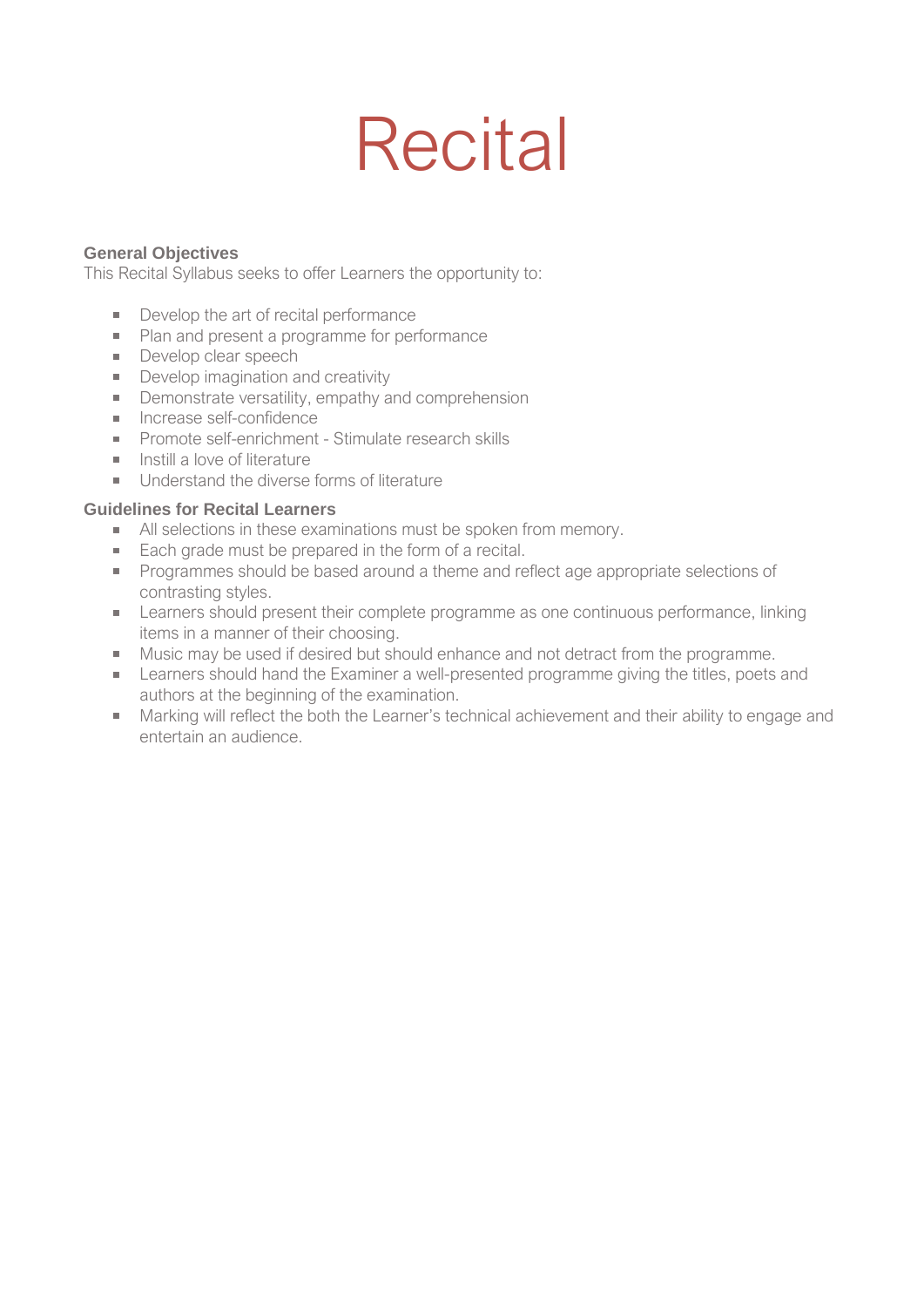## Foundation Level

| Grade 1 (10 Minutes)                                                    | <b>Marks</b><br>Awarded      |
|-------------------------------------------------------------------------|------------------------------|
| Learners should present in the form of a continuous recital:            |                              |
| 1. A poem.                                                              | 30                           |
| 2. An acted monologue from a published play or adaptation from a novel. | 30                           |
| 3. An extract of memorised prose.                                       | 30                           |
|                                                                         | Choice of<br>Programme<br>10 |
| <u>Grade 2 (10 Minutes)</u>                                             |                              |
| Learners should present in the form of a continuous recital:            |                              |
| 1. A poem.                                                              | 30                           |
| 2. An acted monologue from a published play or adaptation from a novel. | 30                           |
| 3. An extract of memorised prose.                                       | 30                           |
|                                                                         | Choice of<br>Programme<br>10 |
| Grade 3 - Foundation Medal (10 Minutes)                                 |                              |
| Learners should present in the form of a continuous recital:            |                              |
| 1. A poem.                                                              | 30                           |
| 2. An acted monologue from a published play or adaptation from a novel. | 30                           |
| 3. An extract of memorised prose.                                       | 30                           |
|                                                                         | Choice of<br>Programme<br>10 |
|                                                                         |                              |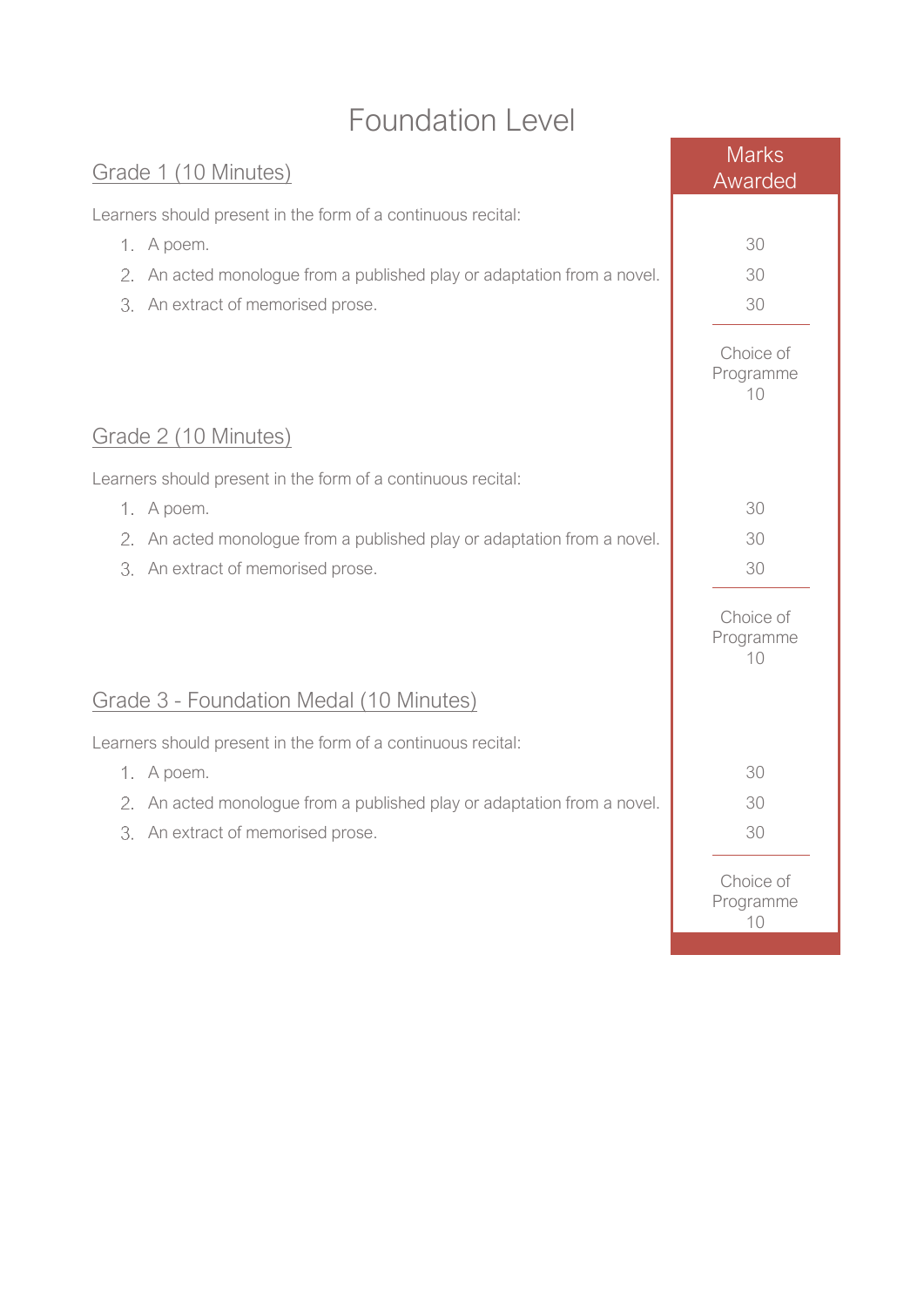## Level 2 - Intermediate

## Grade 4 (15 Minutes)

Learners should present in the form of a continuous recital:

- 1. A poem.
- 2. An acted monologue from a published play or adaptation from a nove
- 3. An extract of memorised prose.

## Grade 5 (15 Minutes)

Learners should present in the form of a continuous recital:

- 1. A poem.
- 2. An acted monologue from a published play or adaptation from a nove
- 3. An extract of memorised prose.

|               | <b>Marks</b><br>Awarded      |
|---------------|------------------------------|
| $\mathcal{L}$ | 30<br>30<br>30               |
|               | Choice of<br>Programme<br>10 |
| $\mathcal{L}$ | 30<br>30<br>30               |
|               | Choice of<br>Programme<br>10 |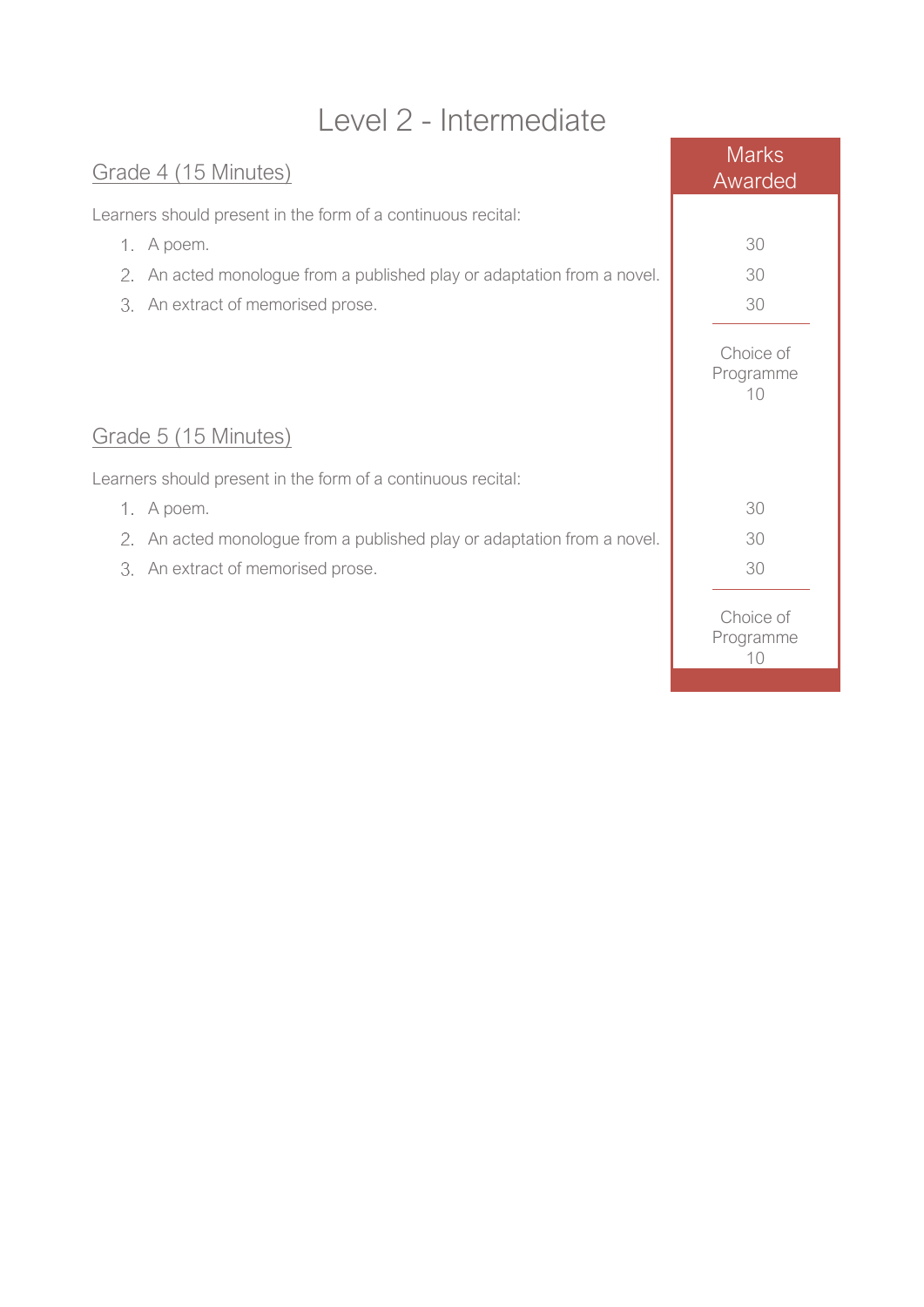## Level 3 - Advanced

## Grade 6 - Bronze Medal (20 Minutes)

At this Grade the recital programme should not exceed 20 minutes.

Learners should present in the form of a continuous recital:

- 
- 2. An acted monologue from a published play.
- 3. An extract of memorised prose.
- 4. A mime or a devised scene on the chosen theme.

## Grade 7 - Silver Medal (25 Minutes)

At this Grade the recital programme should not exceed 25 minutes.

Learners should present in the form of a continuous recital:

- 
- 2. An acted monologue from a published play.
- 3. An extract of memorised prose.
- 4. A mime or a devised scene on the chosen theme.

| LCVCI U - MUVALIUCU                                       |                              |
|-----------------------------------------------------------|------------------------------|
| <u>8 6 - Bronze Medal (20 Minutes)</u>                    | <b>Marks</b><br>Awarded      |
| Grade the recital programme should not exceed 20 minutes. |                              |
| s should present in the form of a continuous recital:     |                              |
| A poem.                                                   | 22                           |
| An acted monologue from a published play.                 | 22                           |
| An extract of memorised prose.                            | 22                           |
| A mime or a devised scene on the chosen theme.            | 22                           |
|                                                           | Choice of<br>Programme<br>12 |
| 25 Minutes) 7 - Silver Medal (25 Minutes)                 |                              |
| Grade the recital programme should not exceed 25 minutes. |                              |
| is should present in the form of a continuous recital:    |                              |
| A poem.                                                   | 22                           |
| An acted monologue from a published play.                 | 22                           |
| An extract of memorised prose.                            | 22                           |
| A mime or a devised scene on the chosen theme.            | 22                           |
|                                                           | Choice of<br>Programme<br>12 |
|                                                           |                              |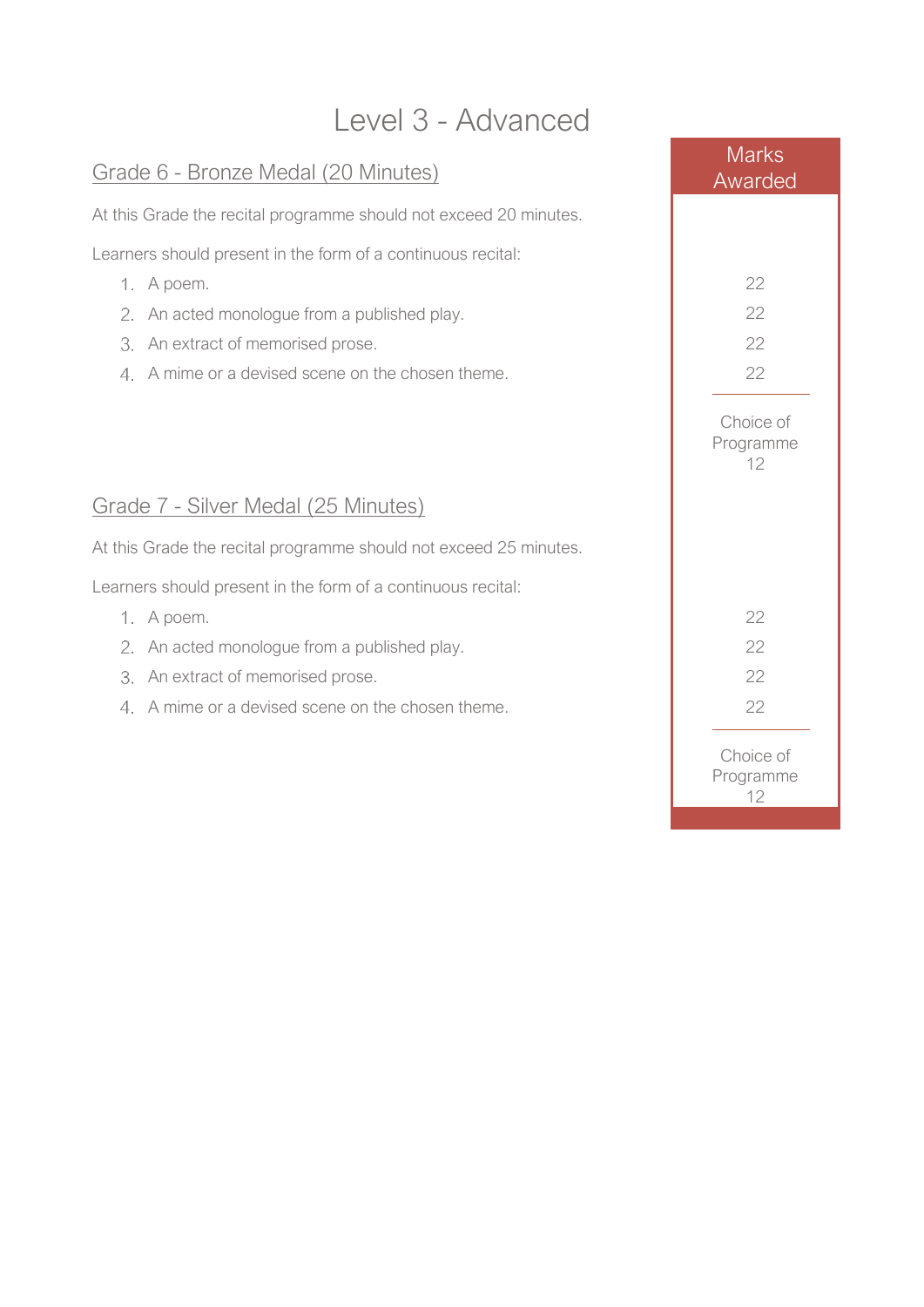## Level 3 - Advanced (Continued)

| Grade 8 - Gold Medal (30 Minutes)                                       | <b>Marks</b><br>Awarded      |
|-------------------------------------------------------------------------|------------------------------|
| At this Grade the recital programme should not exceed 30 minutes.       |                              |
| Learners should present in the form of a continuous recital:            |                              |
| 1. A poem.                                                              | 18                           |
| 2. An acted monologue from a published play.                            | 18                           |
| 3. An extract of memorised prose.                                       | 18                           |
| 4. A mime or a devised scene on the chosen theme.                       | 18                           |
| 5. To read aloud a contrasting poem or a contrasting piece of<br>prose. | 18                           |
|                                                                         | Choice of<br>Programme<br>10 |
|                                                                         |                              |